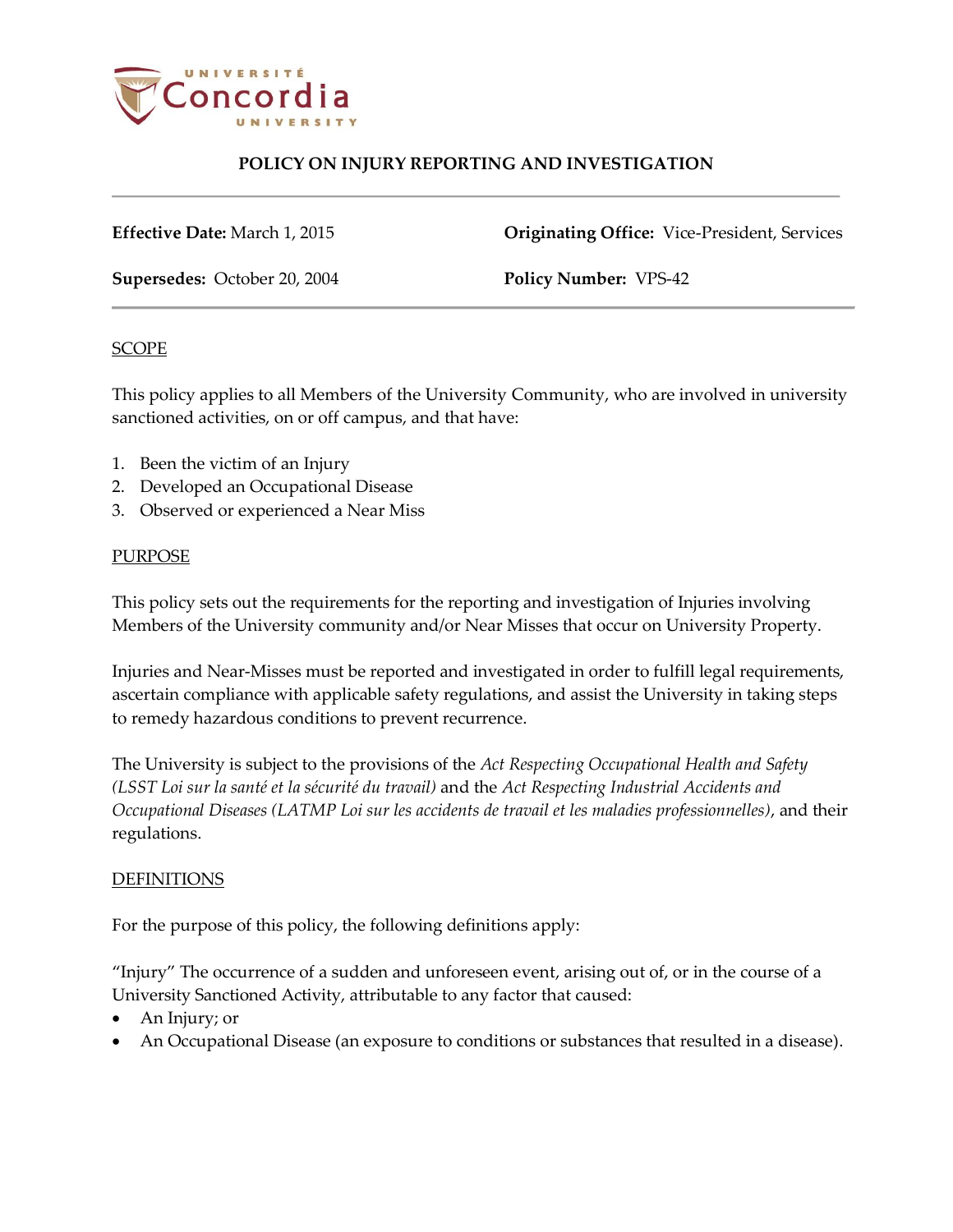

Page **2** of **5**

"Near Miss" The occurrence of event on University Property, arising out of, or in the course of a University Sanctioned Activity attributable to any factor that could have caused either:

- An Injury; or
- Material Damage.

"Significant Event" The occurrence of an event that resulted in:

- the death of a Member of the University Community;
- the loss or loss of usage of a limb or of part of a limb, or a significant physical trauma;
- an injury resulting in days away from work, other than the day of the work-related injury or the day when the occupational disease began; or
- significant material damage.

"Members of the University Community"

- Employee a person who under a contract of lease of personal service or contract of apprenticeship, even without remuneration, carries out work for the University.
- Contract Worker an individual working for another employer but carrying out work on University property.
- Student a person registered at the University for an academic purpose.
- Intern Students performing an internship (with or without remuneration) for a company or an institution.
- Visitor/Volunteer an individual who is present on University Property who is neither an employee nor a student.

"University Property" Premises owned or leased by the University.

"Sanctioned Activity" on University Property

- Working
- Research
- Studying
- Working as an intern
- Visiting
- Volunteering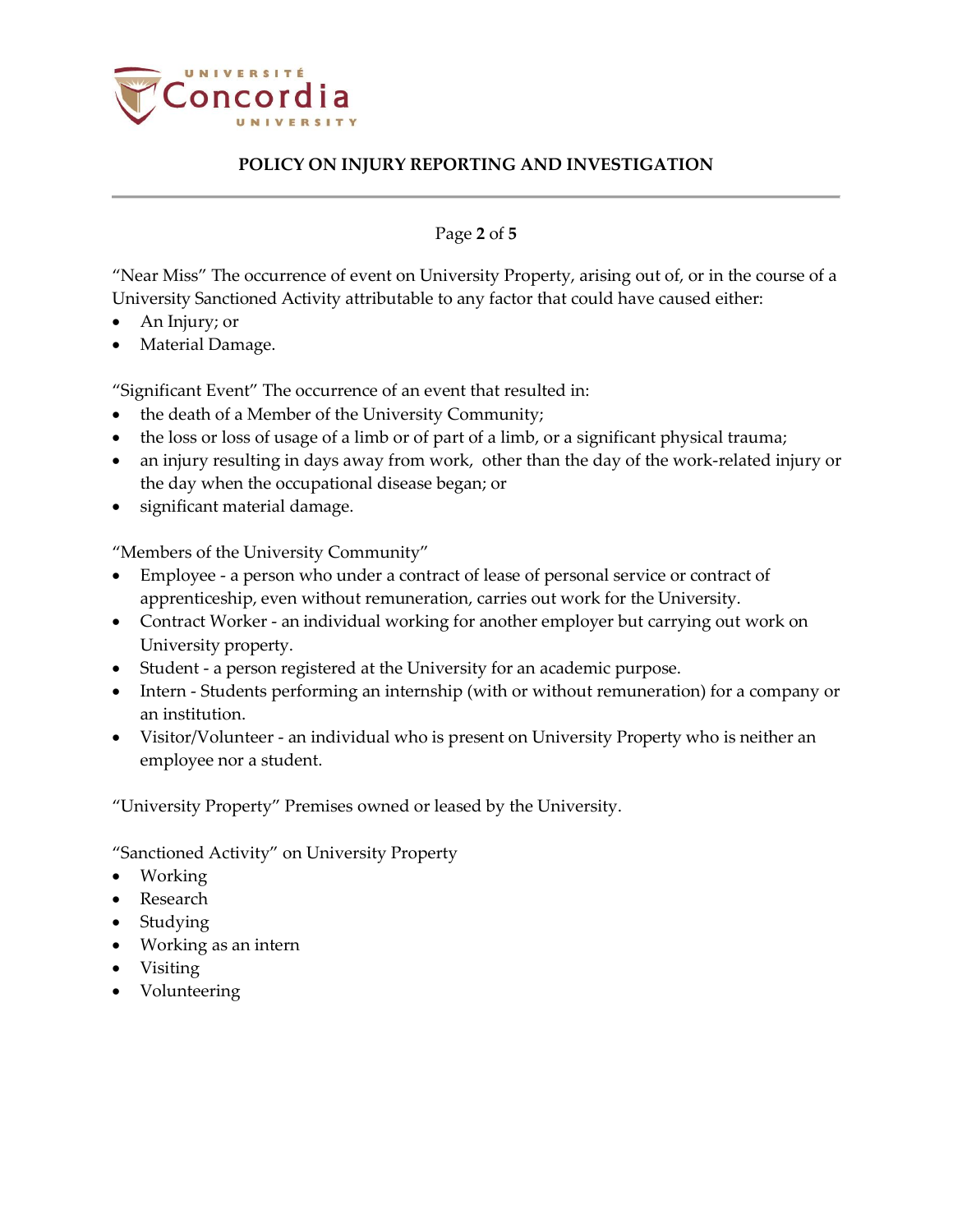

Page **3** of **5**

#### POLICY

### REPORTING REQUIREMENTS

- a. All Members of the University Community must report all Injuries and Near Misses to either:
	- Their Supervisor (for Employees, Contract Workers, and Interns)
	- Their Instructor (for Students) or
	- Security Department (for Visitors/Volunteers)

AND

b. All Members of the University Community must follow the Injury and Near-Miss Reporting Procedure, as outlined in University's *Injury and Near-Miss Reporting Procedure (EHS-DOC-042)*, including completion of the *University Injury/Near-Miss Report* [\(EHS-FORM-042\)](http://www.concordia.ca/content/dam/concordia/services/safety/docs/EHS-DOC-042-Procedure_for_Injury_Near-MissReporting.pdf) available on the **EHS** website.

### ROLES & RESPONSIBILITIES

- 1. Members of the University Community
	- Report all Injuries and Near Misses;
	- Complete and sign a *University Injury/Near Miss Report* [\(EHS-FORM-042\)](http://www.concordia.ca/content/dam/concordia/services/safety/docs/EHS-DOC-042-Procedure_for_Injury_Near-MissReporting.pdf) immediately or as soon as practical;
	- In the case of a work-related injury requiring medical attention, the victim shall inform the physician that the Injury is work-related;
	- If the supervisor/instructor is not present, or if the event occurred after business hours (see *Policy on Hours of Operation* [\(VPS-4\)](http://www.concordia.ca/content/dam/common/docs/policies/official-policies/VPS-4.pdf)), the Injury or Near Miss is to be reported to the Security Department before leaving the University;
	- Significant events must be reported immediately to the Security Department and Environmental Health & Safety.
- 2. Supervisors or Instructors
	- Ensure that members of the University Community under their authority are informed of their obligation to report all Injuries and Near Misses, and of the University's Injury and Near Miss Reporting Procedure;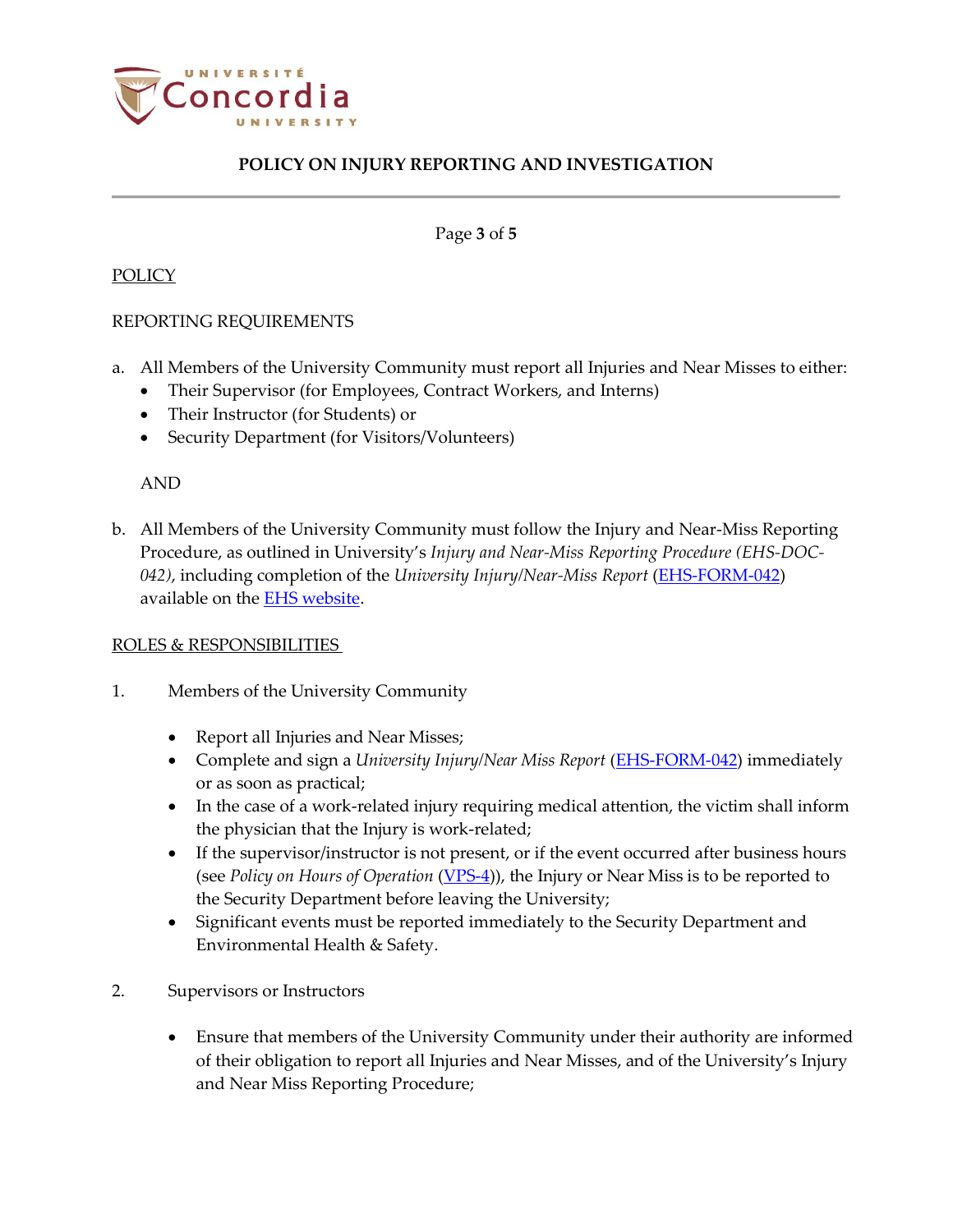

### Page **4** of **5**

- Complete and sign all *University Injury/Near-Miss Report* [\(EHS-FORM-042\)](http://www.concordia.ca/content/dam/concordia/services/safety/docs/EHS-DOC-042-Procedure_for_Injury_Near-MissReporting.pdf) submitted to them by their direct reports;
- Ensure that completed and signed *University Injury/Near Miss Reports* are submitted to Environmental Health & Safety within 24 hours or as soon as practical after the event.
- Supervisors and instructors must review all Injuries and Near Misses occurring within their respective departments/teams.
- 3. Visitors and Volunteers
	- Report, or have someone report on their behalf, all Injuries and Near Misses to the Security Department; and
	- Complete and sign a *University Injury/Near Miss Report* [\(EHS-FORM-042\)](http://www.concordia.ca/content/dam/concordia/services/safety/docs/EHS-DOC-042-Procedure_for_Injury_Near-MissReporting.pdf), within 24 hours, or as soon as practical, following the event.
- 4. Security Department
	- Provides first-aid and emergency response services;
	- Assist Visitor/Volunteers in reporting Injuries and Near Misses;
	- Immediately report all Injuries and Significant Events to Environmental Health & Safety;
	- Provides copies of Security Incident Reports for all medical interventions to Environmental Health & Safety within 24 hours; and
	- Preserve the scene of the incident in cases of a Significant Event, so that a full investigation may be carried out by the relevant authorities.
- 5. Health Services

Inform members of the University Community who seek medical attention following an injury that they must follow the Injury and Near-Miss Reporting Procedure, as outlined in University's *Injury and Near-Miss Reporting Procedure* [\(EHS-DOC-042\)](http://www.concordia.ca/content/dam/concordia/services/safety/docs/EHS-DOC-042-Procedure_for_Injury_Near-MissReporting.pdf), including completion of the *University Injury/Near-Miss Report* [\(EHS-FORM-042\)](http://www.concordia.ca/content/dam/concordia/services/safety/docs/EHS-DOC-042-Procedure_for_Injury_Near-MissReporting.pdf).

- 6. Environment Health and Safety
	- Ensures that members of the University community are informed of their obligation to report all Injuries and Near Misses;